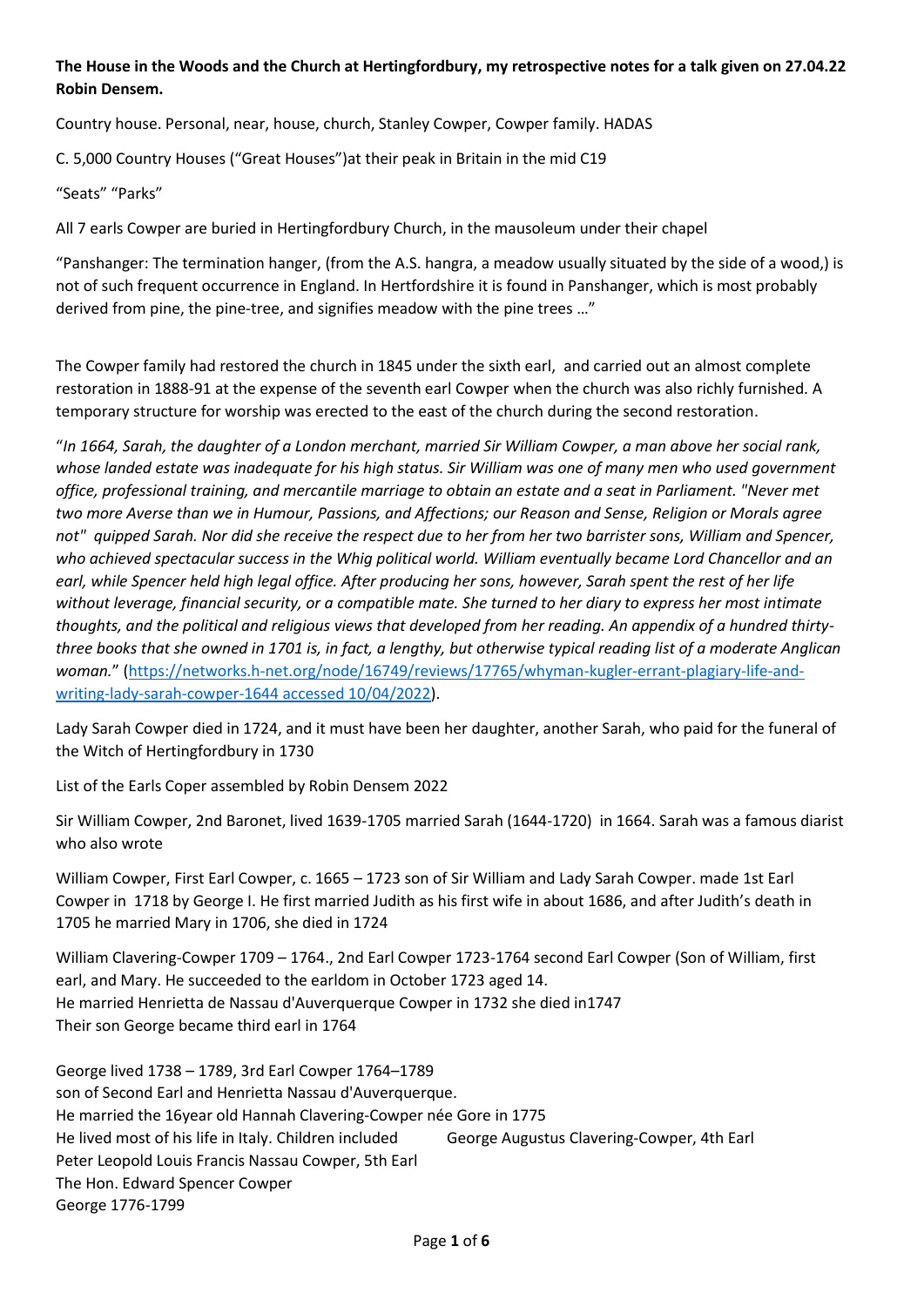## 4th Earl Cowper, 1789-1799

He died on 12 February 1799 while at camp with the Militia in England, unmarried

Peter 1778-1837

5th Earl Cowper 1799-1837

Inherited title from his brother George Augustus on his death in 1799, married Emily Amelia Lamb, daughter of 1st Viscount Melbourne in 1805. Peter passed the title on to his son George Augustus Peter and Emily had five children:

• George Cowper, 6th Earl Cowper (26 June 1806 – 15 April 1856) he married Anne Florence Weddell, Baroness Lucas (daughter of Thomas) on 7 October 1833. They had six children.

• Lady Emily Cowper (1810 – 15 October 1872) she married Anthony Ashley-Cooper, 7th Earl of Shaftesbury on 10 June 1830. They had ten children.

• William Cowper-Temple, 1st Baron Mount Temple (13 December 1811 – 17 October 1888) he married Harriet Gurney on 27 June 1843. He remarried Georgiana Tollemach on 22 November 1848.

• The Honourable Charles Cowper (7 June 1816 – 30 March 1879) he married Lady Harriett Gardiner (daughter of Charles John Gardiner, 1st Earl of Blessington) on 1 September 1852. They had one daughter. He remarried Jessie McLean on 11 April 1871.

• Frances Jocelyn, Viscountess Jocelyn (1820 – 26 March 1880) she married Robert Jocelyn, Viscount Jocelyn on 9 April 1841. They had five children.

George Augustus Frederick Cowper 1806-1856

6th Earl Cowper 1837-1856, son of Peter, fifth earl

WORKS TO THE CHURCH 1845

George married Oct 1833 Lady Anne Florence De Grey, suo jure Baroness Lucas of Crudwell (b. 8 Jun 1806; d. 25 Jul 1880), 1st dau. of Thomas Philip [Robinson later Weddell later De Grey], 2nd Earl de Grey, by his wife Lady Henrietta Frances Cole, 5th dau. of William Willoughby [Cole], 1st Earl of Enniskillen

George and Anne had six children

• Hon Francis Thomas de Grey Cowper, later 7th Earl Cowper

• Hon Henry Frederick Cowper, Member of Parliament for Hertfordshire 1865-85 (b. 18 Apr 1836; d. 10 Nov 1887)

• Lady Henrietta Emily Mary Cowper (d. 28 Jun 1853)

• Lady Florence Amabell Cowper (d. 26 Apr 1886), mar. 9 Aug 1871 Hon Auberon Edward William Molyneux Herbert, of Old House, Berry Wood, Ringwood, co. Hampshire, Member of Parliament for Nottingham 1870-74 (b. 18 Jun 1838; d. 5 Nov 1906), 2nd son of Henry John George [Herbert], 3rd Earl of Carnarvon, and had issue

• Lady Adine Eliza Anne Cowper (d. 20 Oct 1868), mar. 29 Sep 1866 Hon Julian Henry Charles Fane (b. 10 Oct 1827; d. 19 Apr 1870), 4th son of John [Fane], 11th Earl of Westmorland, and had issue

• Lady Amabell Cowper (d. 15 Oct 1906), mar. 18 Nov 1873 Admiral of the Fleet Lord Walter Talbot Kerr GCB RN (b. 28 Sep 1839; d. 12 May 1927), 4th son of John William Robert [Kerr], 7th Marquess of Lothian, and had issue

Francis Cowper 1834-1905.7th Earl Cowper 1856-1905 WORKS TO THE CHURCH 1888-91 Married to Katrina, died 1913. No children.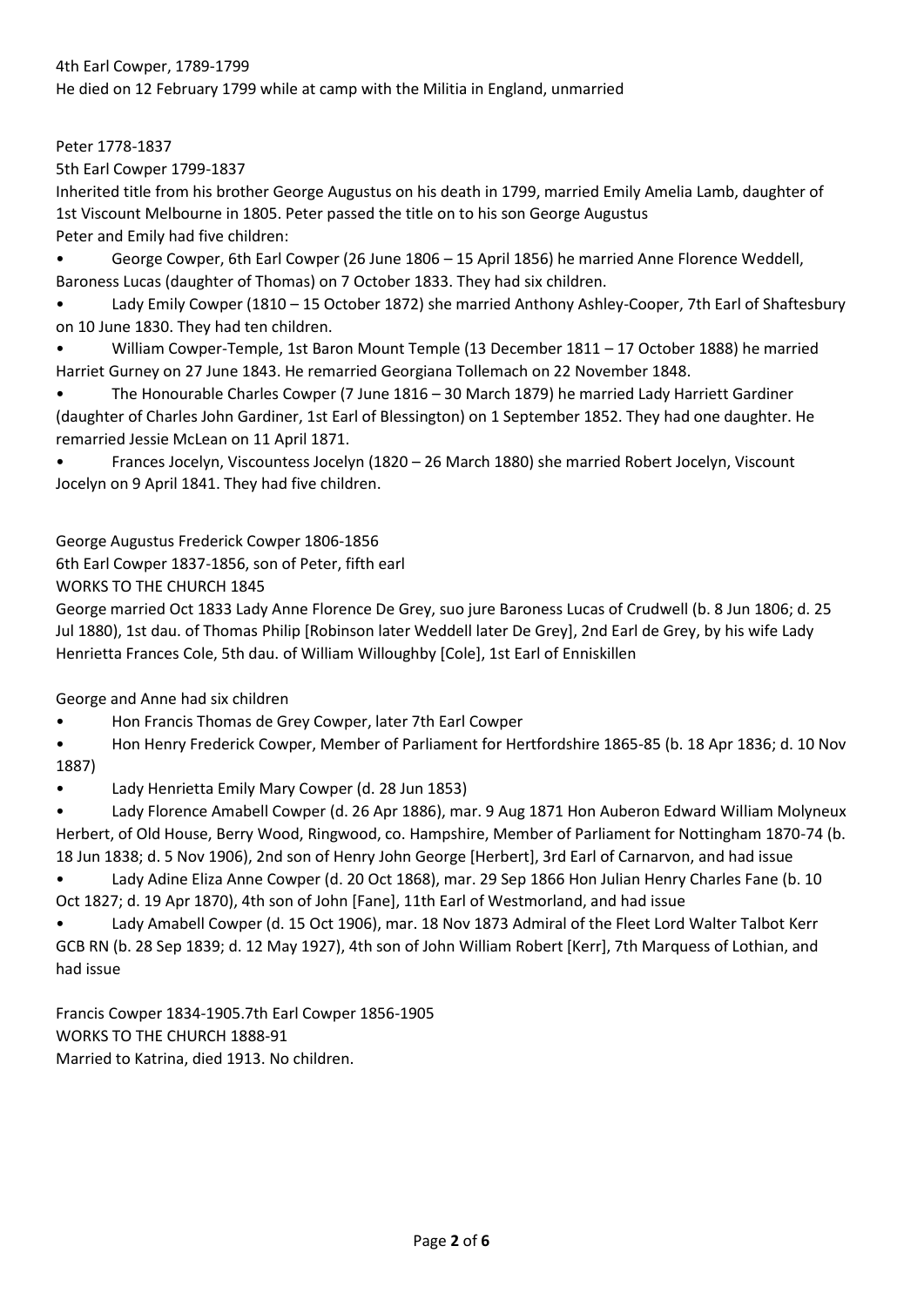PANSHANGER HOUSE: Many years ago, in around 1704 William Cowper, First Earl Cowper (c. 1665 – 10 October



1723) pictured left in an 18<sup>th</sup> century portrait built Cole Green House, near the site of the family's later Panshanger House "Around 1704 the mansion house called Fitzjohns was pulled down and replaced by Cole Green House, a seven-bay mansion built for William Cowper, first Earl Cowper (first Lord Chancellor of Great Britain, 1707-10, again 1714-18; d at Cole Green 1723). He occupied the house in 1711 and settled there upon his retirement in 1718. Fruit and formal flower gardens lay close to the house, closely attended by the Countess. In 1719 the Earl bought the adjacent Panshanger estate." Fitzjohns and Cole Green House stood at Cole Green, near Panshanger in Hertfordshire, but on the opposite, south, side of the River Mimram. The Cowper family were well established in Hertfordshire and Kent, and William Cowper was an English lawyer who threw his lot in with William of

Orange when he landed in England in 1688. He became a Member of Parliament for Hertford and as a politician he moved in the highest circles at court and became the first Lord High Chancellor of Great Britain in 1707. George I created him the First Earl Cowper in 1718.

Cole Green is about a mile west of the village of Hertingfordbury and the church of St Mary and the Earl died at his Cole Green House in 1723 after catching a severe cold while travelling there from London. He was buried at St Mary, Hertingfordbury where most if not all the seven Earls Cowper were buried. Cole Green House below:

The Second Earl left Cole Green House largely untouched, but he commissioned Capability Brown to landscape its park In 1755. The Earl died in 1764. The image to the right shows Cole Green House in the 1790s.

The Second Earl's son George Nassau Clavering-Cowper left England in January 1757 to undertake his Grand Tour of Europe. Styled Viscount Fordwich, he was 18 years old and heir to the earldom. All went well until the summer of 1759 when he arrived in Florence and fell passionately in love with a beautiful young Florentine lady. Hannah Gore.





The image to the left shows the Gore family in Florence, painted by Johann Zoffany in c. 1775. Charles Gore's daughter, Hannah, is top left, Gore is centre and the aspiring groom, George Clavering-Cowper, Lord Fordwich, is the standing figure on the right. He married the sixteen-year -old Hannah Anne Gore on 2 June 1775. Their betrothal was commemorated with this painting that was commissioned by Fordwich's new father-in-law. Fordwich declined to return home at the end of his tour, but instead headed back to Florence and was still living there when he succeeded his father to the earldom as the Third Earl Cowper in 1764. By then he was thoroughly embedded in the cultural and social life of Florence and, apart

from one short visit to England in 1786, he remained in Italy until his death in 1789. Despite being Member of Parliament for Hertford from 1759-81, George lived in Italy, collecting fine art, and founded the famous Cowper art collection, that was later housed in Panshanger House.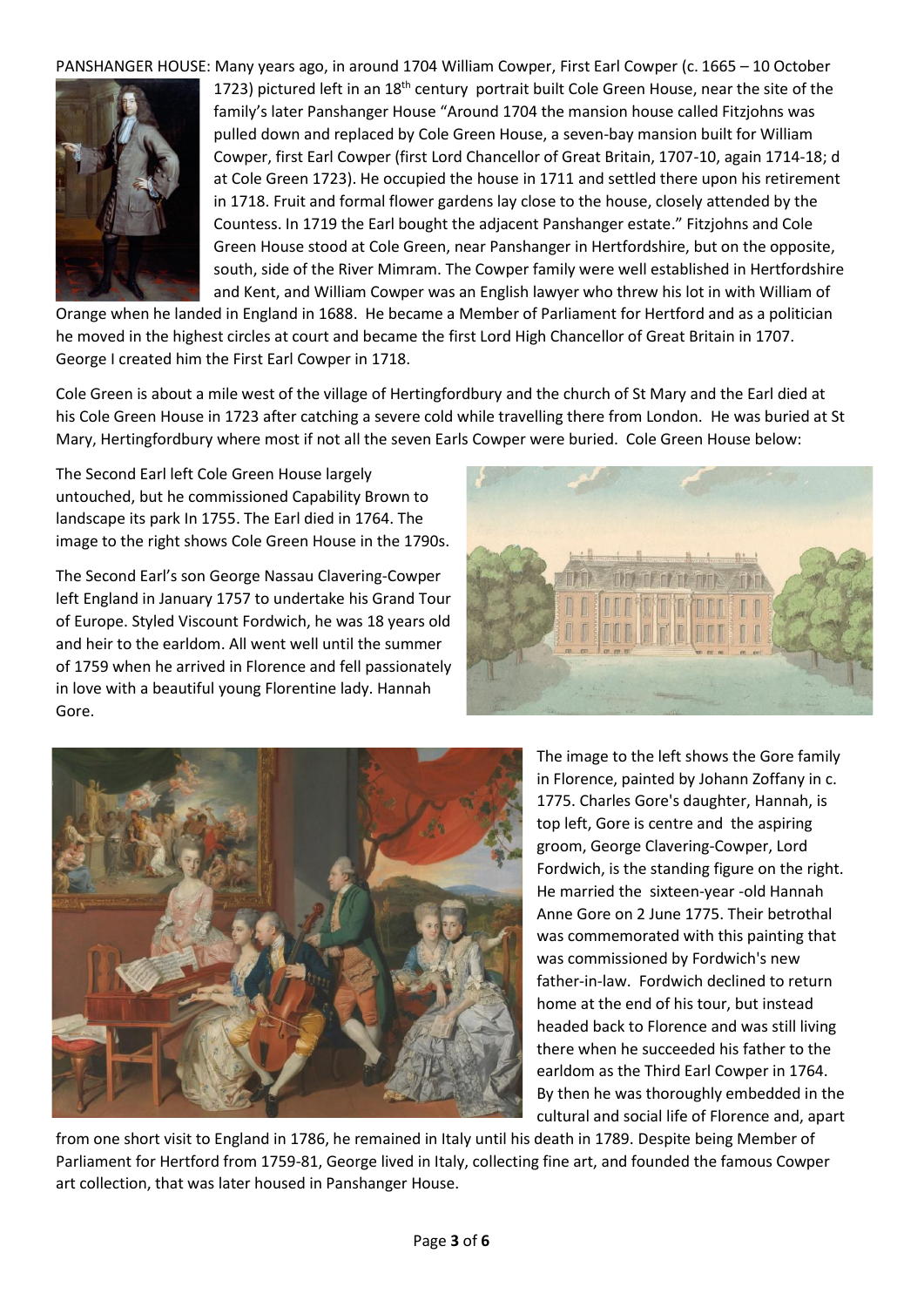On the death of George, the Fourth Earl, in 1799, Peter (1778 – 1837) became the Fifth Earl Cowper and he was, by then, the largest landowner in Hertfordshire. Little happened with Cole Green Park until 1801-2 when he had Cole Green House demolished but he did set about landscaping the land at Panshanger, in line with Humphrey Repton's proposals, doubtless with a view to providing a setting for the new house he intended to have built there, close to and probably incorporating an earlier house.



The above extract from Dury and Andrews Map of Hertfordshire 1766 shows Cole Green House at upper left. The house is labelled 'Earl Cowper' and stands at the north end of an avenue of trees within 'Cole Green Park'. The house lay at Cole Green, on the south-west side of the River Mimram, labelled 'Maran River'. A farm had existed at Panshanger, on the other side of the river, since perhaps medieval times and the farm, or perhaps manorial, buildings as they were in 1766 are located in the top middle of the above extract from the Dury and Andrews 1766 map where they are labelled 'Panshanger Earl Cowper'. Hertingfordbury (the village) is labelled and drawn near the bottom of the extract, on the north-south road, two thirds along the extract from the left edge.



The image to the left shows the old house at Panshanger as it was in the 1790s. Anne Rowe in her 2006 'History of the pleasure gardens at Panshanger she researched for the Hertfordshire Gardens Trust explains in the caption to her Fig 4 that the painting she illustrates shows a house with at least two main building phases: the Elizabethan house on the right and the newer and grander extension on the left, perhaps dating from the first half of the 18<sup>th</sup> century .These comments are also applicable to the image reproduced here. The buildings should be amongst the Panshanger buildings shown on the Drury and Andrews map extract

Peter 5<sup>th</sup> Earl Cowper 1799-1837 built first phases of Panshanger..

The 1799 plan by Humphrey Repton from his Red Book for Panshanger showed Cole Green House at A and the old, existing, house at Panshanger at C. Repton. This plan can be found on the internet. Repton seems to have taken little part in the implementation of his suggestions, which were instead supervised by Peter, the Fifth Earl 5th Earl 1799-1837, until his death in 1837. Planting began in 1799 and continued over several years. Andrew Bryant's map of Hertfordshire of 1822 shows the park, in dark tone, around Panshanger House

.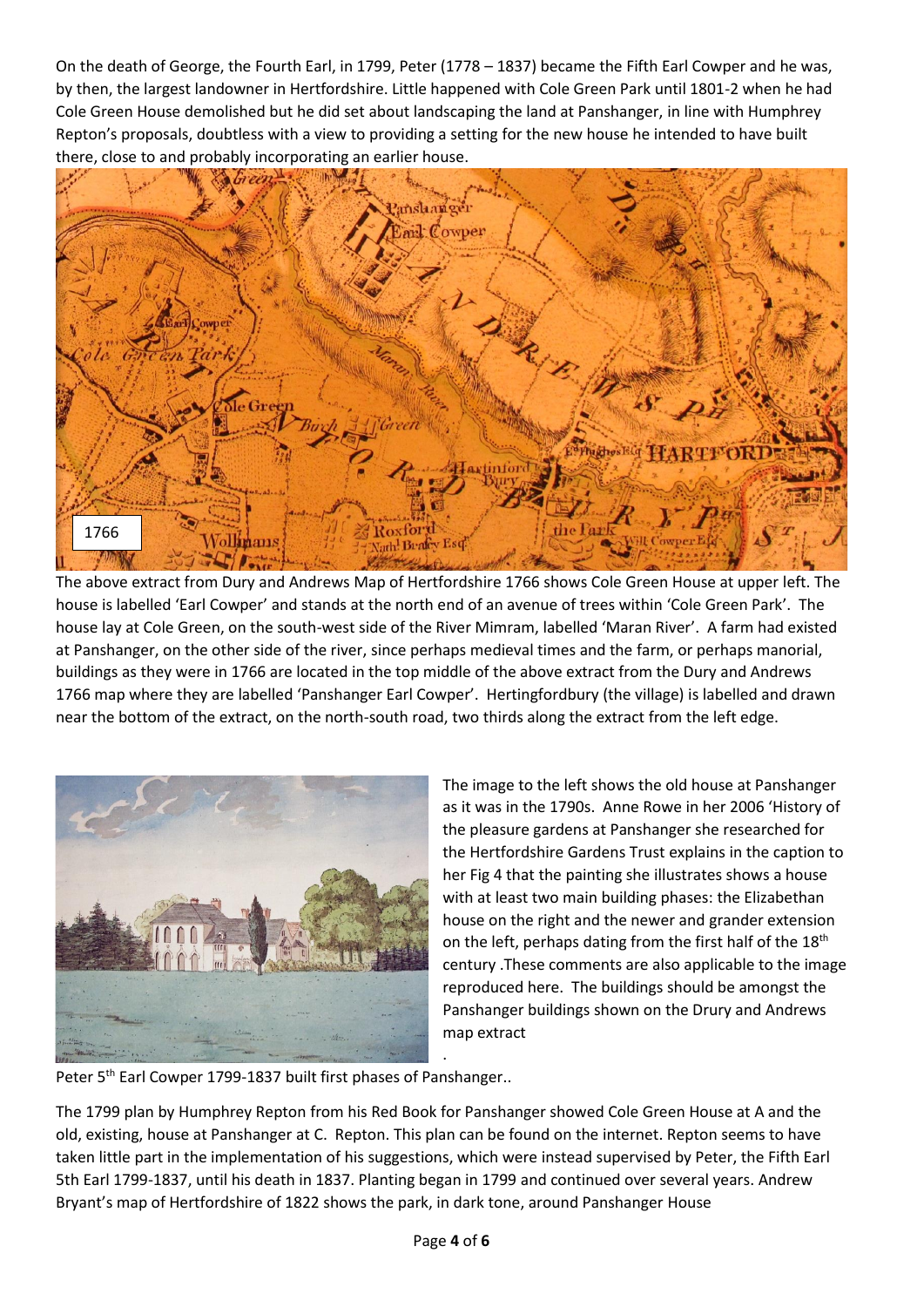The early form of Panshanger House, that was modified from Repton's suggestions, was built on the site of and perhaps around the old house in 1806-9 and the Earl occupied it in 1811.

The design of the house was modified from Repton's suggestions, first under the architect Samuel Whyatt and then, following his death in 1807, under another architect, William Atkinson who continued the work, building further additions and Gothicising the house. The site was carefully chosen to take advantage of the beautiful, landscaped view south from the house. across the River Mimram, as shown in this recent photograph.

After the fifth Earl's death in 1837 his wife Emily, nee Lamb. continued to manage Panshanger until 1867 when she died, having, a widow, remarried, to Lord Palmerston.

6th Earl Cowper 1837-1856, son of Peter, fifth earl WORKS TO THE CHURCH 1845

Following her Emily's death in 1869 the estate was managed until 1913 by the seventh Earl's wife, Katrine, who supervised the addition of formal garden features around the house. Katrine died in 1912. Additions were built and the house reached the width, shown below left in a painting of the south front of the house that was published in 1868 and at that time had deer in the park. The house was carefully sited to take advantage of views southwards across the valley and the River Mimram that had been widened to the south of the house to form the 'Broadwater'.

By 1890 the east-west aligned range of Panshanger House with its Orangery and conservatory joined on to its western end had reached a length of c. 187.5m, measured from the Ordnance Survey 1980 25 inch to the mile map.

Deliberate 19<sup>th</sup> century landscape engineering had widened the River Mimram to the south of the house, to beautify the view from the house, forming what was called 'The Broadwater'

The Stables and the Orangery were added in c.1856 by Francis, the Seventh Earl Cowper who lived 11 June 1834 – 18 July 1905), and who succeeded his father, George the sixth earl, as seventh Earl Cowper on 15th April 1856. Francis was very wealthy and "He came to own more than £1M of assets which Sir Leo Chiozza Money, an analyst of the rich of the era, estimated was true of only eight British people who died "in an average year". He died in 1905 and his fine memorial is in the Church of St Mary Hertingfordbury where he was buried. Despite a happy marriage he and his wife, Countess Catrine Cowper, had no children and their niece, Ettie Fane, the daughter to his sister, inherited Panshanger, together with other Cowper family estates in Hertfordshire, Kent and London under the terms of the will of her late uncle, the late Seventh Earl Cowper. Ettie had married William Grenfell in 1887, and he was raised to the peerage in 1905 and died in 1945. In 1095 Ettie became Lady Desborough. She added more bathrooms to the house and by time **she died in 1952 the house had some 90 rooms.**

*The 7th earl and his wife had no children, so the ultimate heiress was his sister's orphaned daughter Ethel (Ettie) Fane. Having been orphaned at the age of 3 she was brought up at Wrest Park by aunts and grandmother. In 1905 Panshanger came to Lord Desborough of Taplow Court who had married Etttie in 1887. As a secondary estate it was not subject to much redevelopment although it was kept up until the end of the first World War. The Desboroughs had an active social like at Taplow Court, one of the centres for 'The Souls' founded c. 1886 but also found time to lay out a skittle alley at the back of the orangery. The Desboroughs' two sons were killed in the First World War, with the third dying in a car crash in 1926. The estate deteriorated, and Lord Desborough sold 4000 acres of it in 1919, some to Ebenezer Howard for the establishment of his second Garden City, near Welwyn. More land at Sele Farm went for housing and Hertfordshire County Council bought up land for smallholdings – part of the post-war initiative of Homes for Heroes*

Following the death of Lord Desborough in 1945 and of his wife in 1952, the estate was finally broken up and put up for sale in 1953. Although attempts were made to sell the house as an institution or school, there were no buyers after World War Two. The house and 89 acres of land was purchased for £17,750 and the house demolished. Although some of the park is now in private hands, much was purchased for gravel extraction which continues.